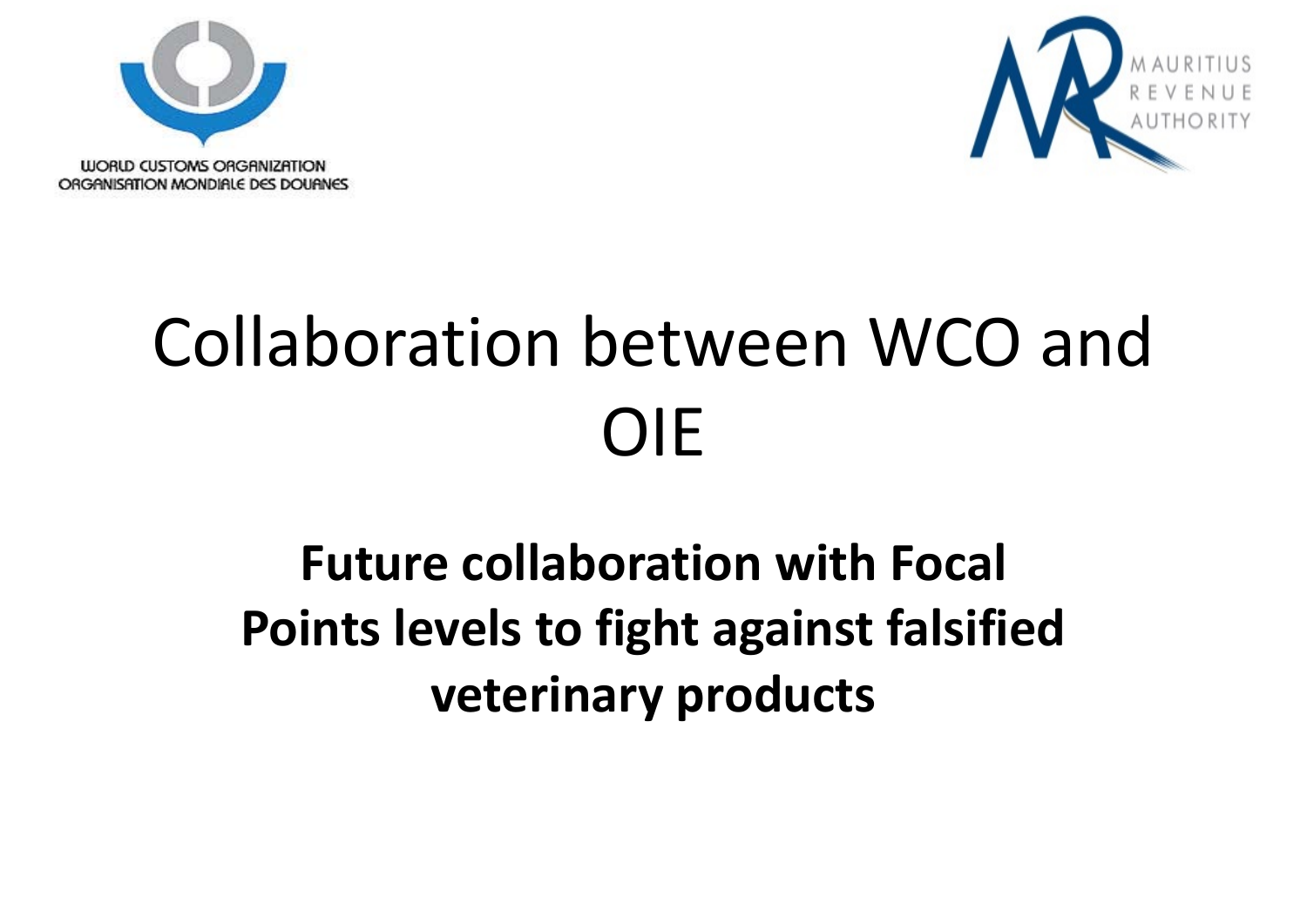# Summary

- Brief on WCO
- Collaboration between Customs and other Government Agencies
- •• Single Window/One-Stop Shop Clearance
- WCO Coordinated Actions
- Operation Mirage
- Future Collaboration to fight against falsified veterinary products.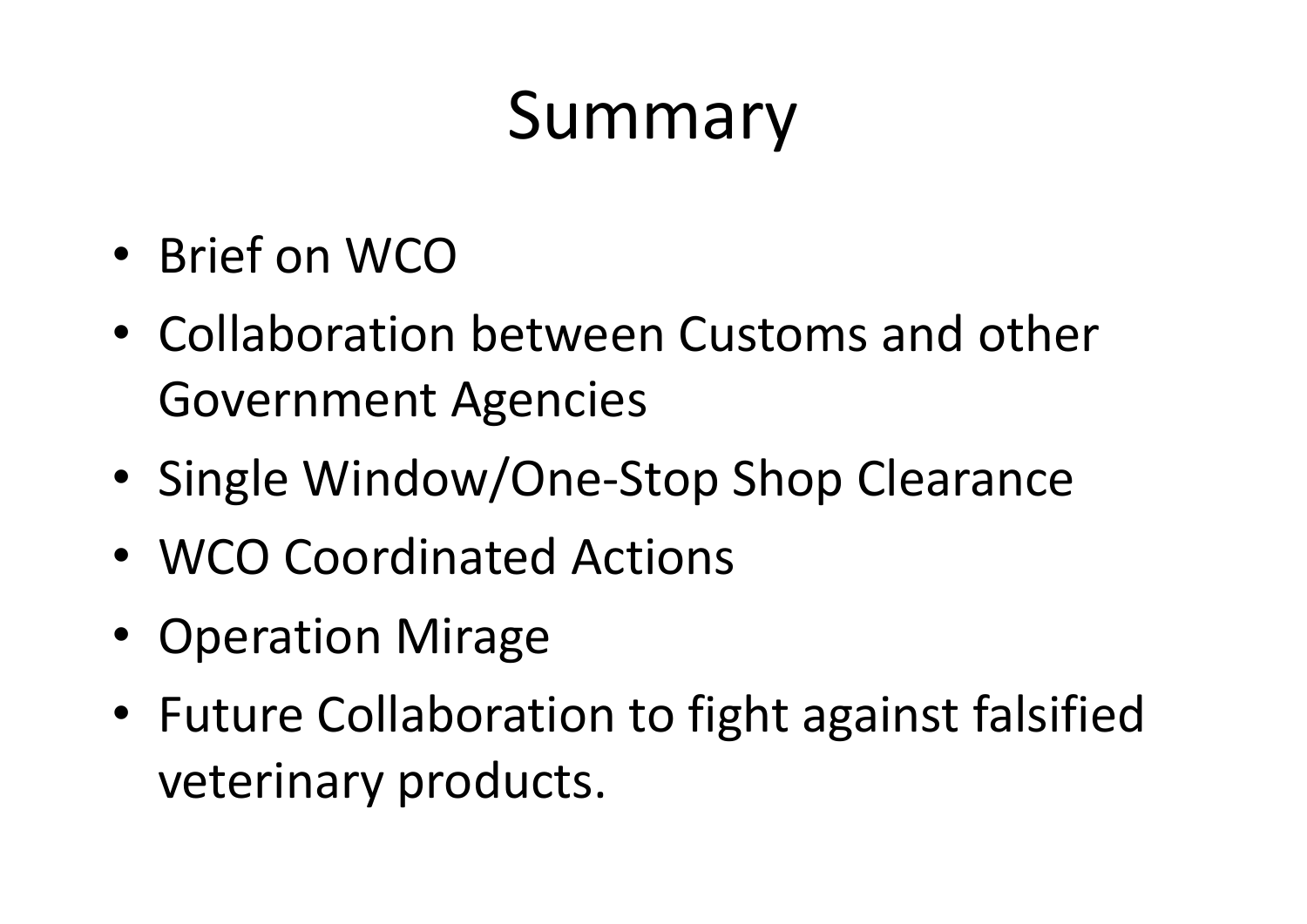## Brief on the WCO

- The World Customs Organization (WCO), in 1952 as the Customs Co-operation Council (CCC) is an independent intergovernmental body whose mission is to enhance the effectiveness and efficiency of Customs administrations.
- Today, the WCO represents **183 Customs administrations** across the globe that collectively process approximately 98% of world trade. As the global centre of Customs expertise, the WCO is the only international organization with competence in Customs matters and can rightly call itself the voice of the international Customs community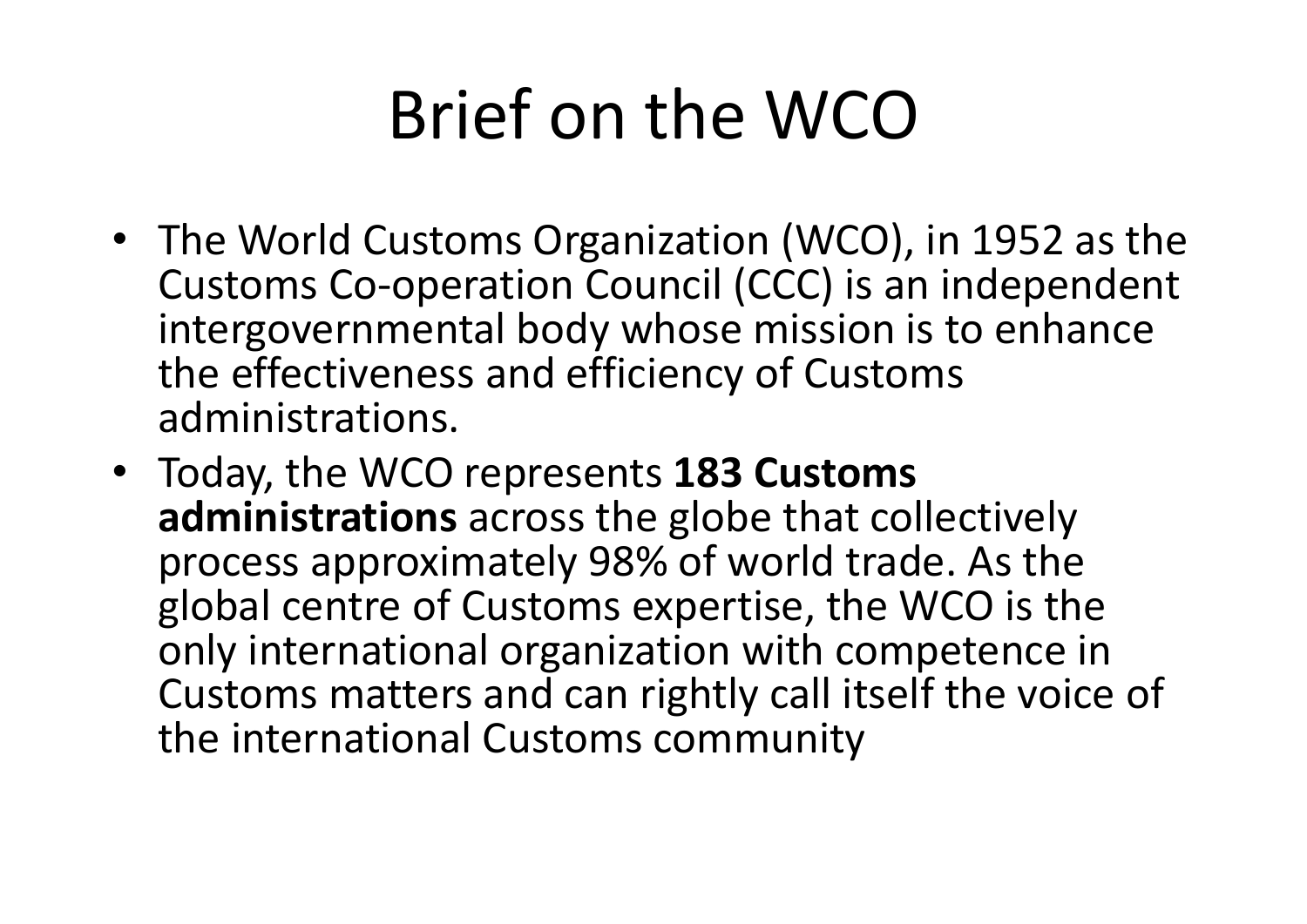### Collaboration of Customs with other Government Agencies

- Customs allows clearance of goods, means of transport and passengers at borders.
- However, prior to release, clearance has also to be sought from Other Government Agencies(OGA).
- WCO advises its members to work in close collaboration with the OGAs to facilitate trade
- WCO recommends the use of Coordinated Border Management and Single Window Environment.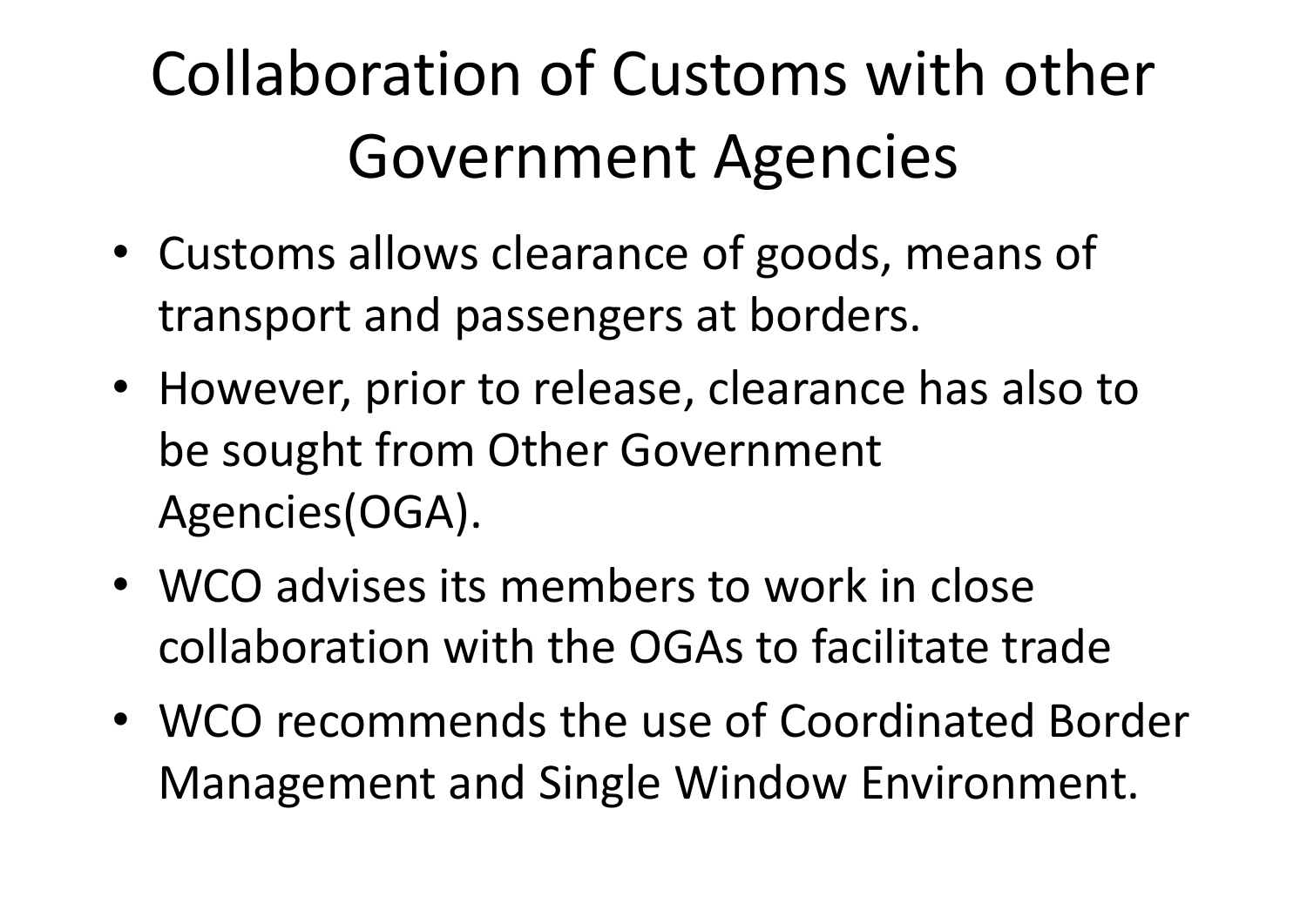## Single Window Environment

- Is defined as a "cross border, 'intelligent', facility that allows parties involved in trade and transport to lodge standardized information, mainly electronic, with a single entry point to fulfill all import, export and transit related regulatory requirements"
- Also called One-Stop Shop Clearance whereby importer or exporter obtain clearance from Customs and all OGAs at one place instead of losing time going from one office to the other.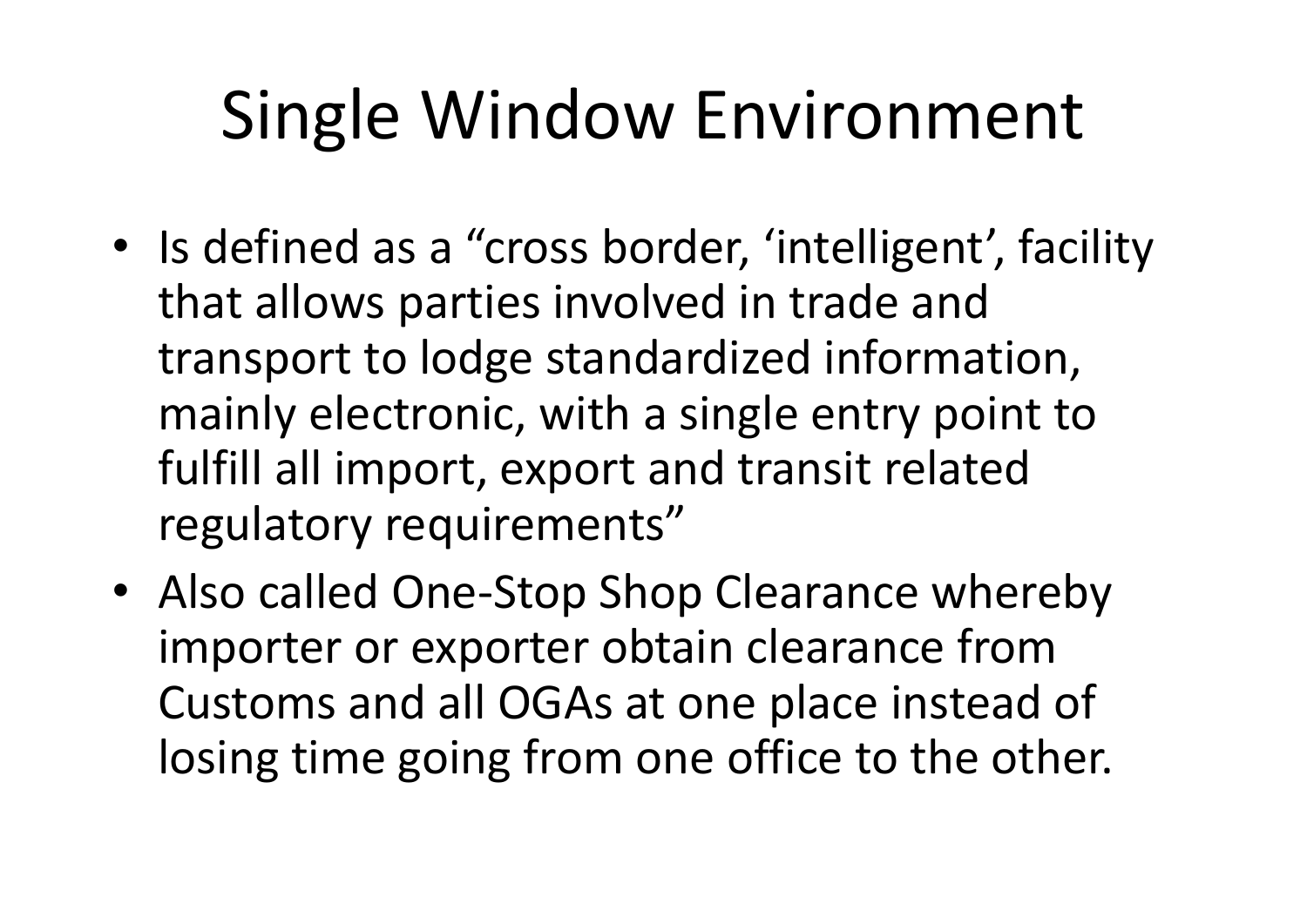# WCO Coordinated Actions

- WCO works in collaboration with its members, OGAs and International Agencies to help in fighting the scourge of counterfeit, illicit and substandard products.
- Operation Mirage on combating counterfeiting and piracy was organized from 10-19 Sept 2018 whereby 16 Customs Administrations from across the African Continent participated with the collaboration of the INTERPOL, WHO, OIE, the Joint Container Cargo Control Units(JCCCUs)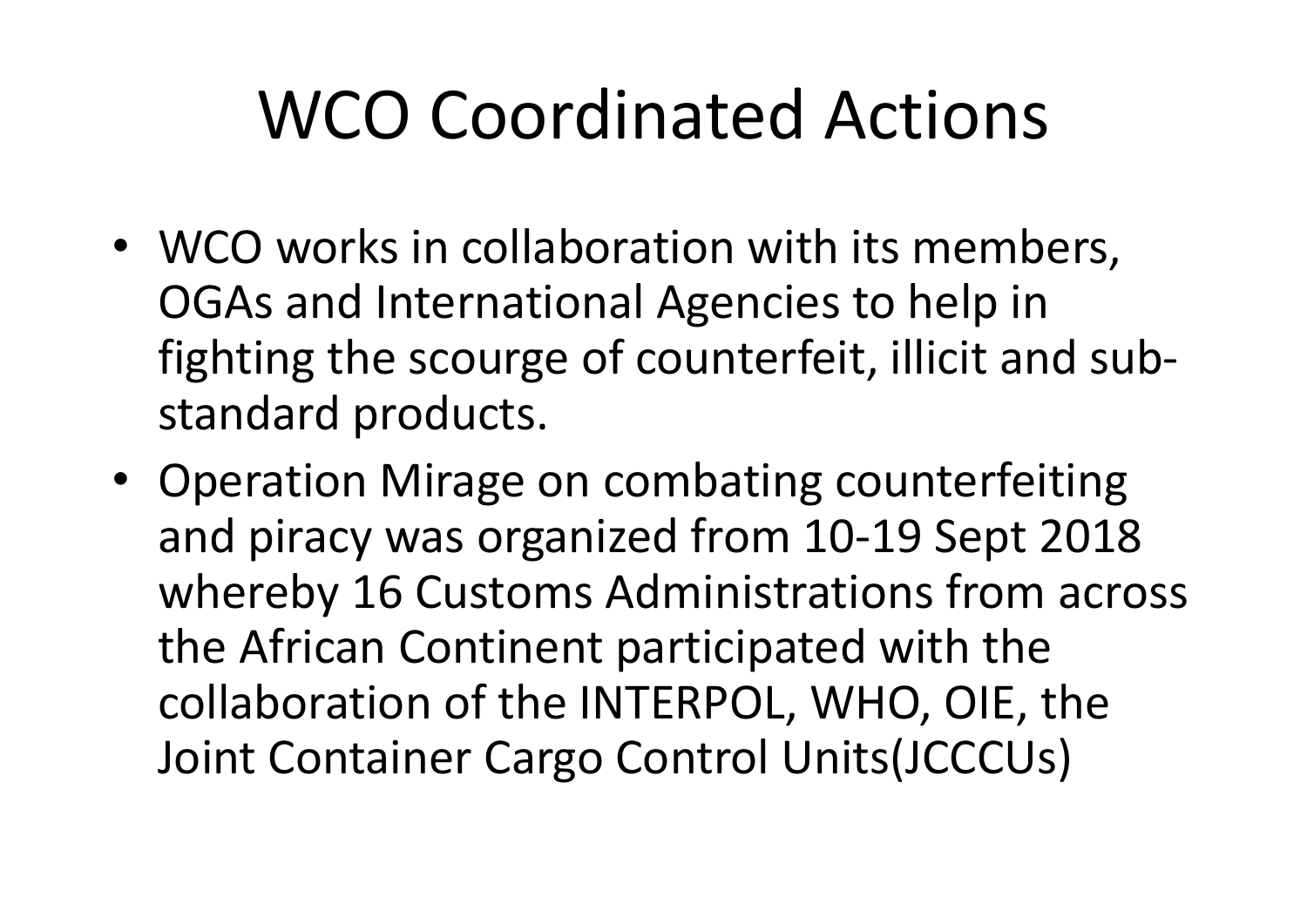## Operation Mirage

- **Participants**: Angola, Benin. Botswana, Cameroon, Cote d'Ivoire, Gabon, Ghana, Kenya, Lesotho, Mozambique, Namibia, Nigeria, Swaziland, South Africa, Tanzania, Togo.
- Prior to the Operation, National Experts from each Customs Administrations attended a Workshop held in Cotonou from 5 to 7 Sept.
- Training facilitated by WCO IPR Experts, Right Holders of various brands and representatives of WHO, OIE and INTERPOL.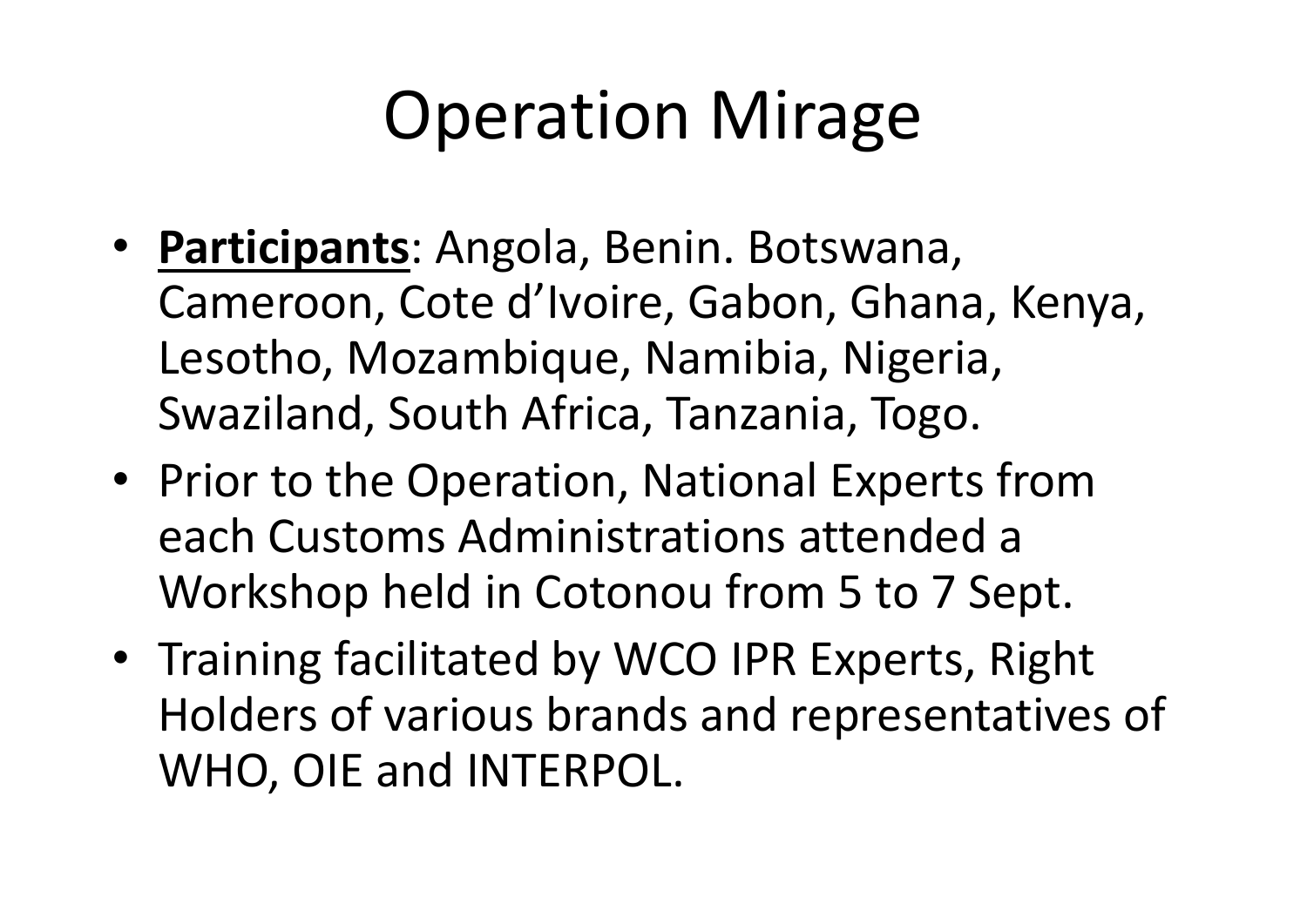# Outcome of Operation Mirage

- Main cases relate to Pharmaceuticals and Medicines.
- 350 consignments were stopped and examined.
- Out of 252,958,124 units controlled, 62,882,416 were seized.
- This included 20 consignments of Veterinary Products which were examined.
- Out of 4,303,214 units controlled, 1,547,008 were seized.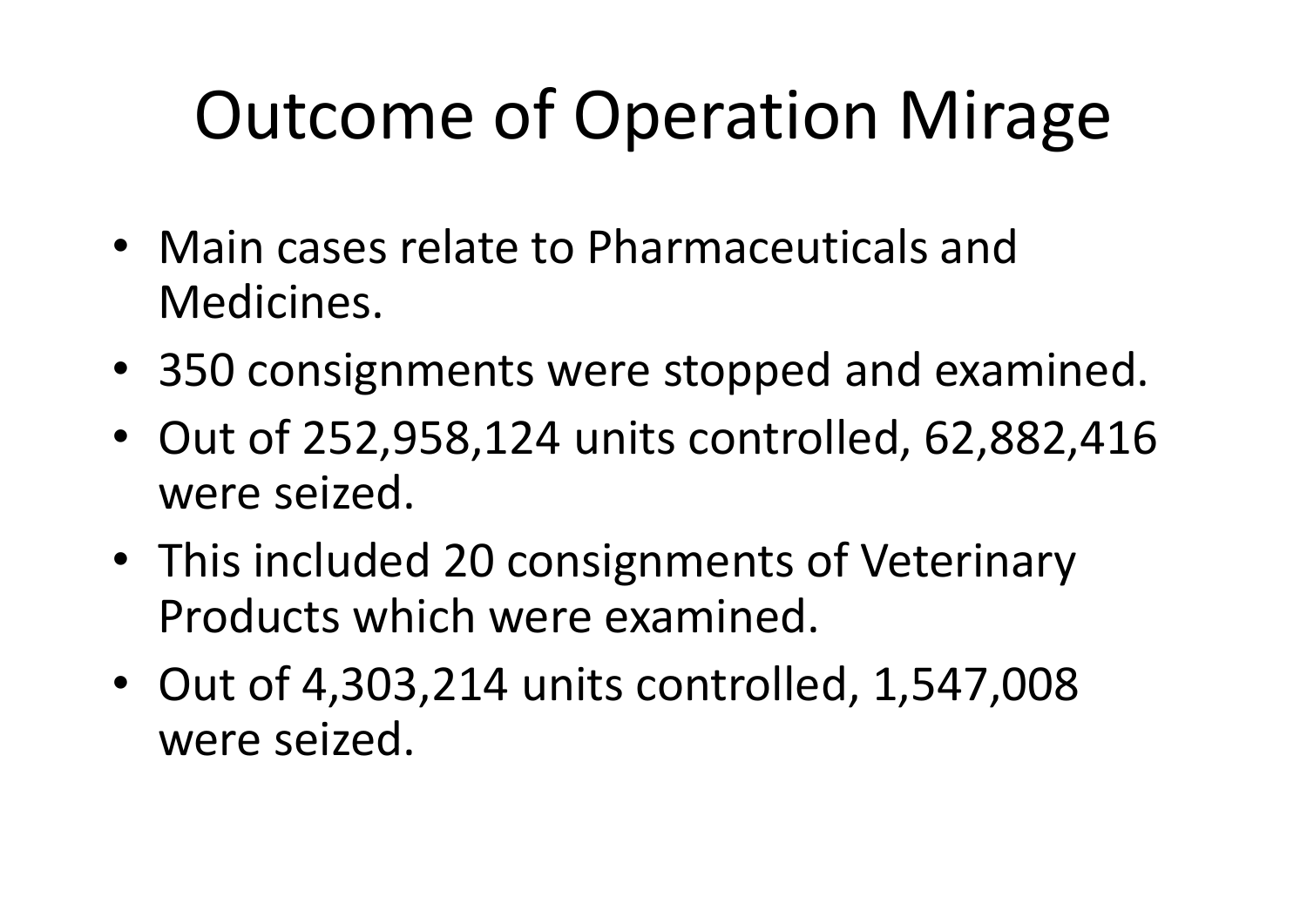## Collaboration with OGAs

- In Nigeria, Customs worked in collaboration with the Local Health Authorities and the National Standards Office.
- Examination of goods was carried out jointly by Customs, the NAFDAC and the SON in the Ports of Lagos(Tincan and Appapa) in Nigeria.
- Seizure of pharmaceuticals were effected by Customs and handed over to the NAFDAC for disposal.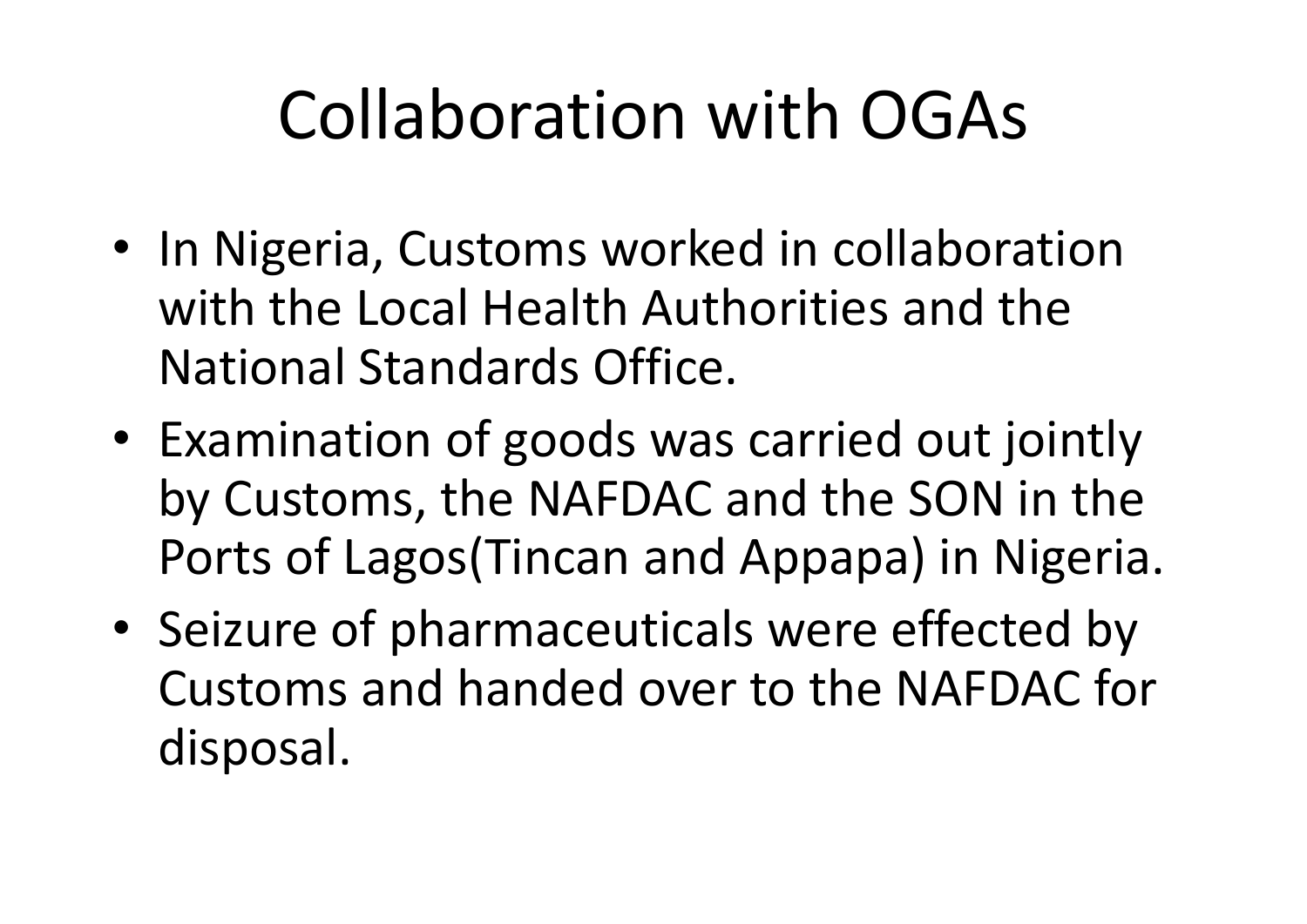#### Interesting Cases

- Counterfeit Antibiotics in Nigeria. A container of pharmaceuticals was jointly examined by Customs and NAFDAC and was found to contain undeclared antibiotics. Same were seized and handed over to the NAFDAC for disposal.
- Suspicious packaging for veterinary products in Benin. Together with undeclared veterinary products, a huge amount of empty packaging with long expiry date were found.
- This shows a new trend in counterfeiting. It would seem that if an old product is not sold by the official expiry date, it could be re-packaged in fresh packaging bearing a new expiry date.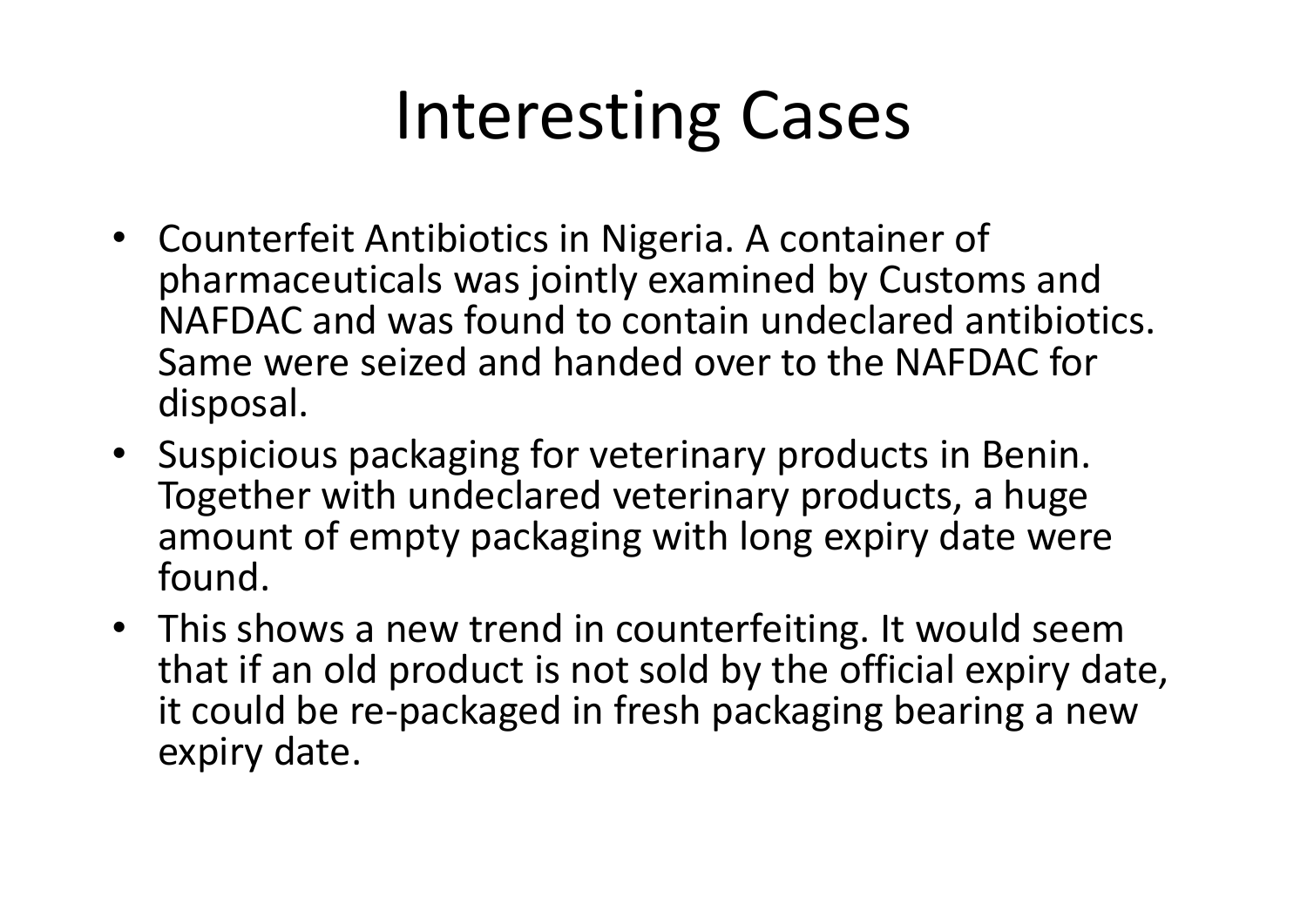#### Lessons Learnt

- Infringers and Counterfeiters do not care for the health and safety of consumers and animals. Their only motive is to make money by supplying sub-standard products or products having no active ingredient.
- Customs and OGAs should work in close collaboration to track down the infringers and counterfeiters.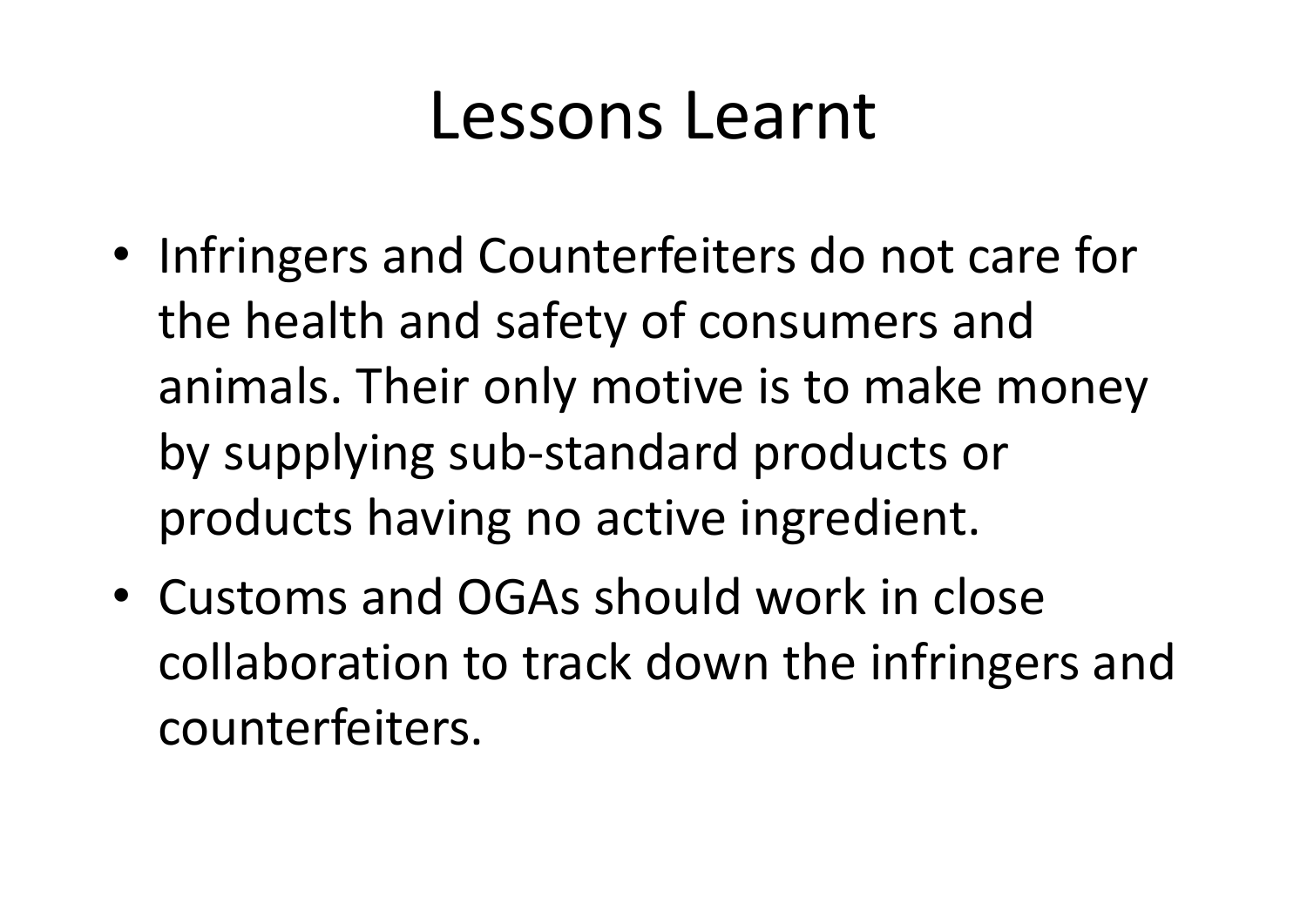#### Coordination

- •Operational Coordination Unit(OCU).
- A representative of the WCO Secretariat coordinated the Operation in close collaboration with the respective Regional Intelligence Liaison Offices(RILOs) and with a representative from the Southern African Customs Union (SACU). The OCU was based in Cotonou (Benin) for the duration of the Operation.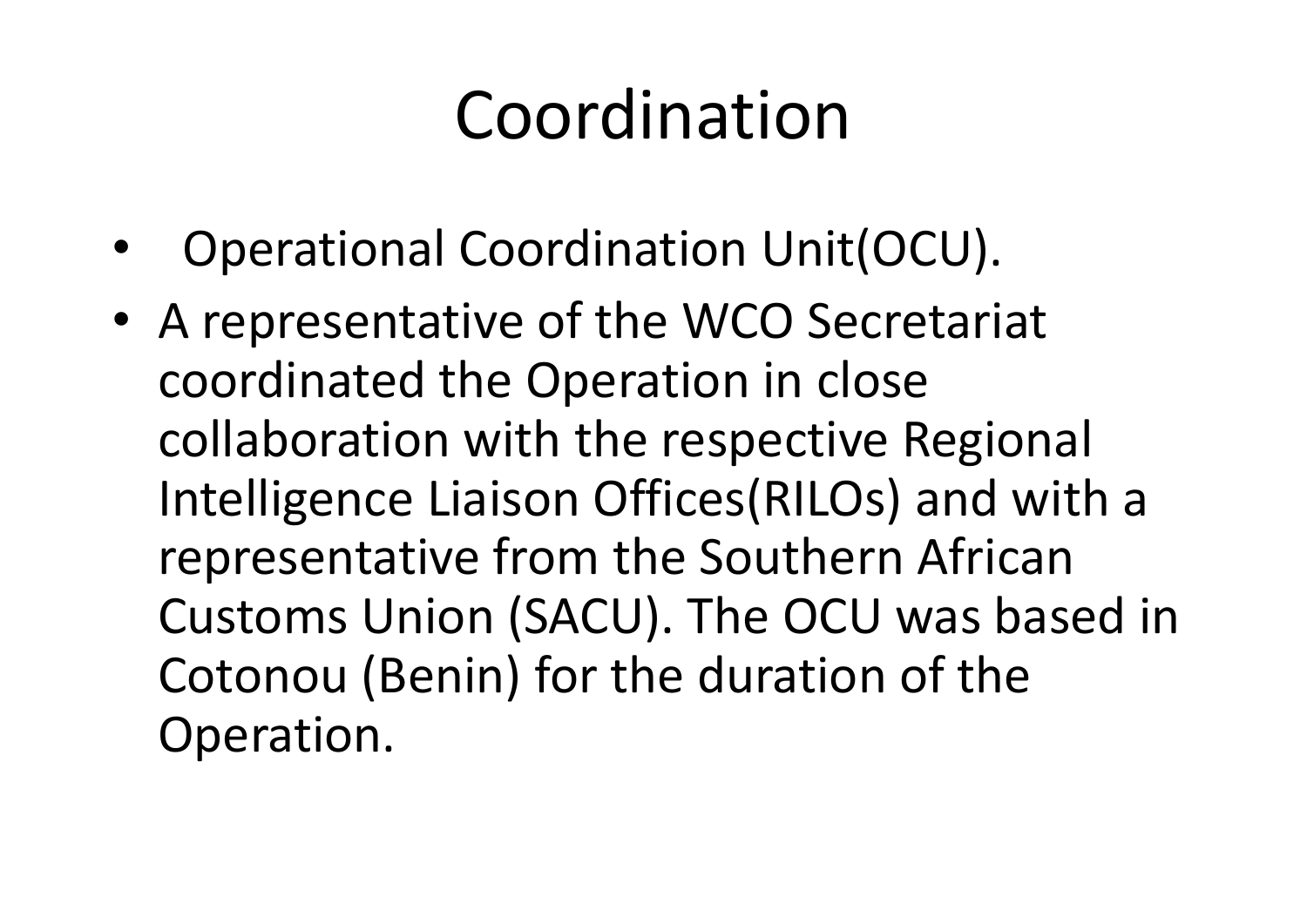#### Collaboration

• The role of the RILO was to contact countries for follow-up of results, as well as further action on and follow-up of Alerts sent to countries not participating in the Operation. In addition, the representative of SACU coordinated the follow up of Alerts sent to Botswana, Lesotho and Swaziland.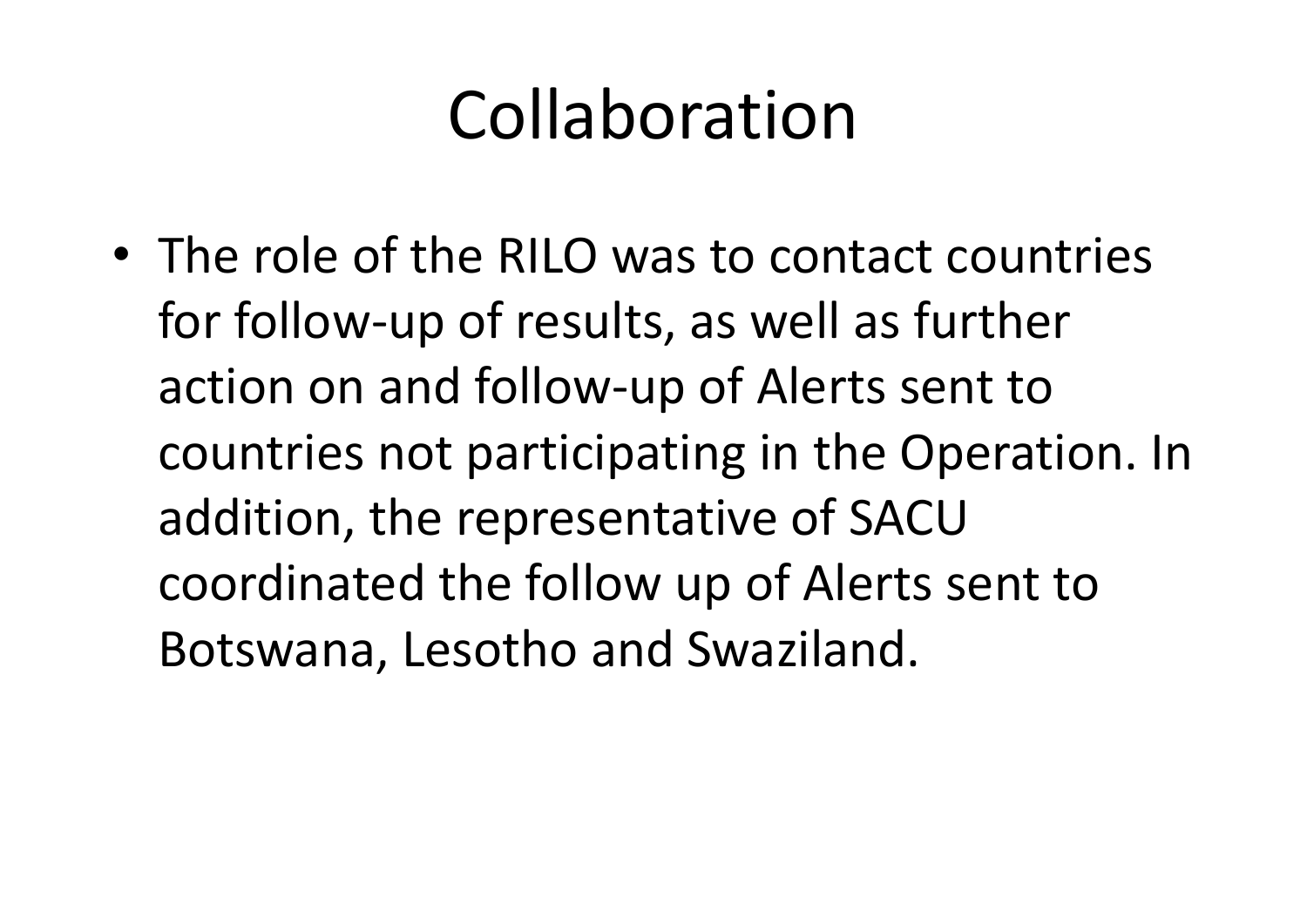#### Future Collaboration

- Timely exchange of information among Focal Points levels and setting up of a platform similar to the RILO.
- Close collaboration between OIE and WCO.
- Active participation of Veterinary Services in future WCO Operations targeting counterfeit, illicit and sub-standard pharmaceuticals and veterinary products. To be involved in the physical examination of targeted consignments.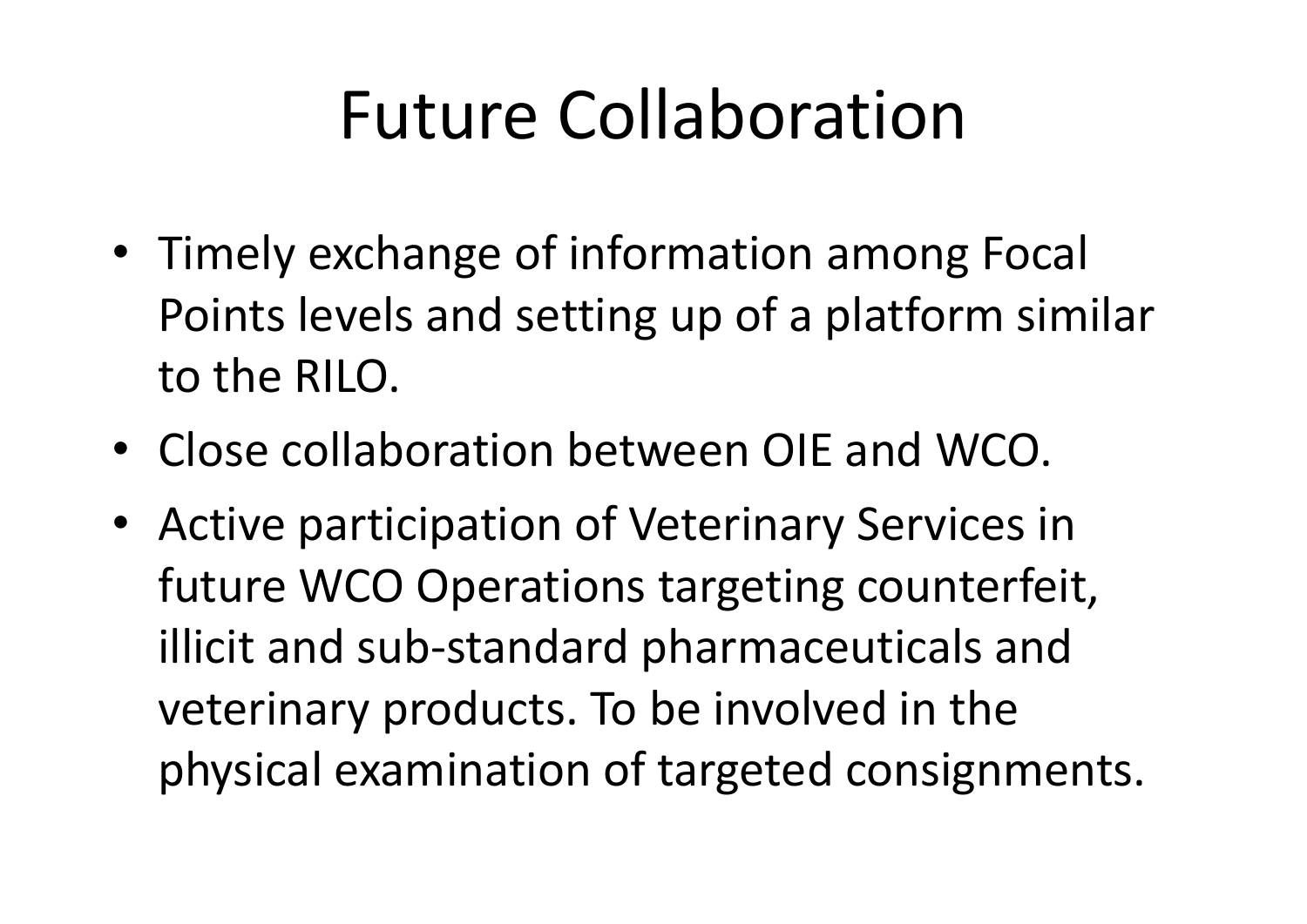#### Question Time